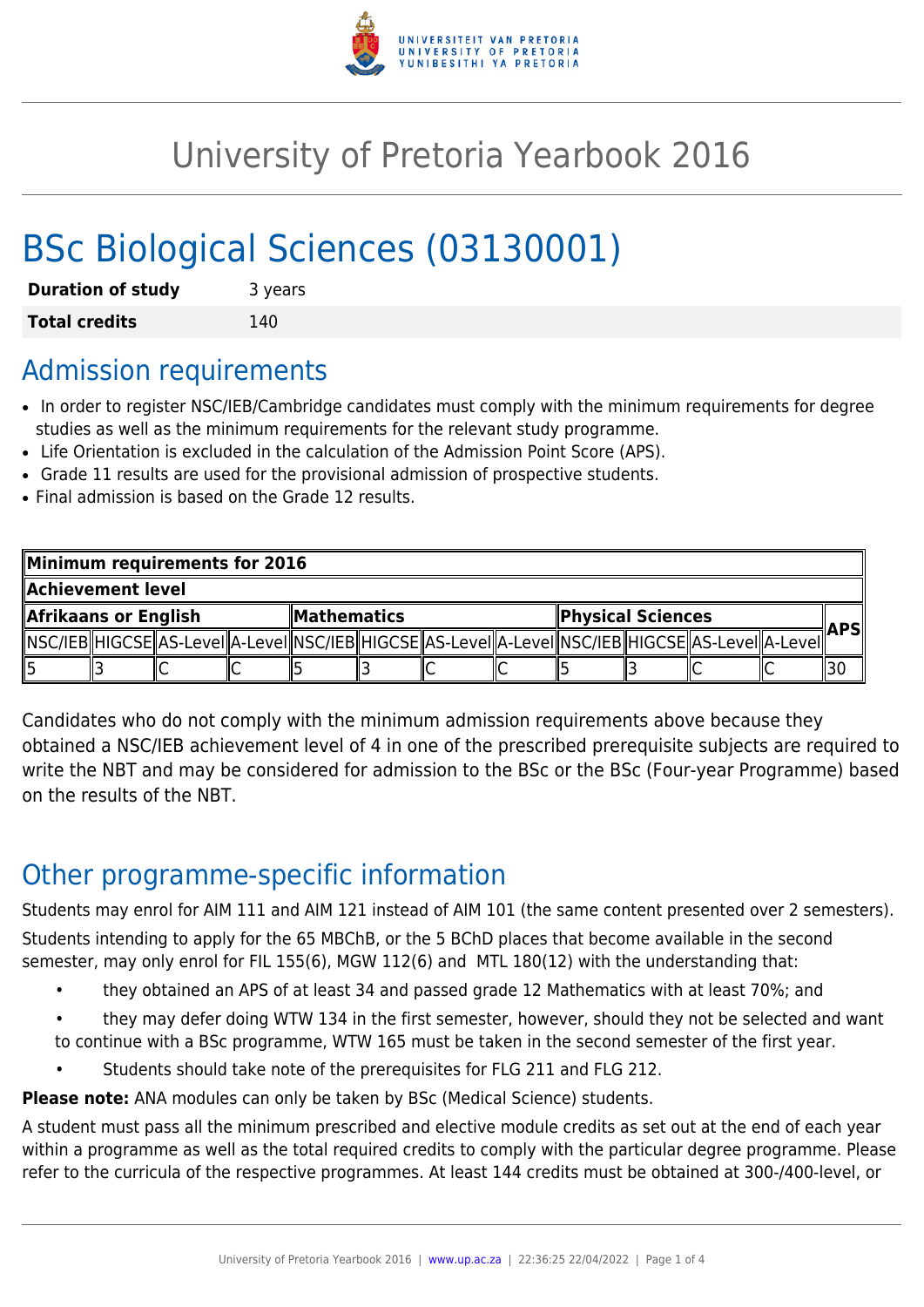

otherwise as indicated by curriculum. The minimum module credits needed to comply with degree requirements is set out at the end of each study programme. Subject to the programmes as indicated a maximum of 150 credits will be recognised at 100-level. A student may, in consultation with the Head of Department and subject to the permission by the Dean, select or replace prescribed module credits not indicated in BSc three-year study programmes to the equivalent of a maximum of 36 module credits.

It is important that the total number of prescribed module credits is completed during the course of the study programme. The Dean may, on the recommendation of the Head of Department, approve deviations in this regard. Subject to the programmes as indicated in the respective curricula, a student may not register for more than 75 module credits per semester at first-year level subject to permission by the Dean. A student may be permitted to register for up to 80 module credits in a the first semester during the first year provided that he or she obtained a final mark of no less than 70% for grade 12 Mathematics and achieved an APS of 34 or more in the NSC.

Students who are already in possession of a bachelor's degree, will not receive credit for modules of which the content overlap with modules from the degree that was already conferred. Credits will not be considered for more than half the credits passed previously for an uncompleted degree. No credits at the final-year or 300- and 400-level will be granted.

### Promotion to next study year

A student will be promoted to the following year of study if he or she passed 100 credits of the prescribed credits for a year of study, unless the Dean on the recommendation of the head of department decides otherwise. A student who does not comply with the requirements for promotion to the following year of study, retains the credit for the modules already passed and may be admitted by the Dean, on recommendation of the head of department, to modules of the following year of study to a maximum of 48 credits, provided that it will fit in with both the lecture and examination timetable.

### Pass with distinction

A student obtains his or her degree with distinction if all prescribed modules at 300-level (or higher) are passed in one academic year with a weighted average of at least 75%, and obtain at least a subminimum of 65% in each of the relevant modules.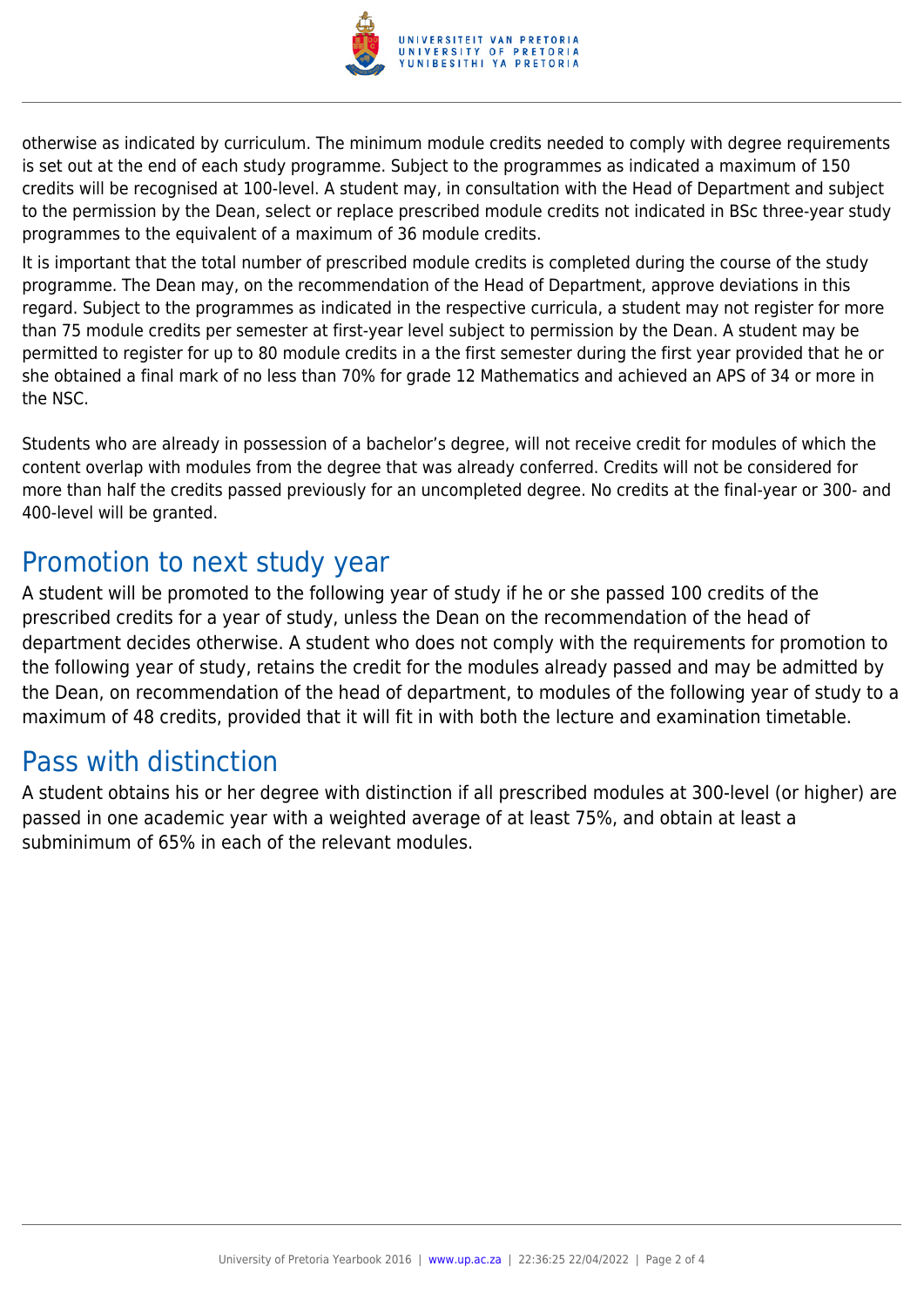

## Curriculum: Year 1

#### **Minimum credits: 140**

### **Fundamental modules**

[Academic information management 111](https://www.up.ac.za/parents/yearbooks/2016/modules/view/AIM 111) (AIM 111) - Credits: 4.00 [Academic information management 121](https://www.up.ac.za/parents/yearbooks/2016/modules/view/AIM 121) (AIM 121) - Credits: 4.00 [Language and study skills 110](https://www.up.ac.za/parents/yearbooks/2016/modules/view/LST 110) (LST 110) - Credits: 6.00 [Academic orientation 102](https://www.up.ac.za/parents/yearbooks/2016/modules/view/UPO 102) (UPO 102) - Credits: 0.00 [Academic information management 102](https://www.up.ac.za/parents/yearbooks/2016/modules/view/AIM 102) (AIM 102) - Credits: 6.00

### **Core modules**

[Biometry 120](https://www.up.ac.za/parents/yearbooks/2016/modules/view/BME 120) (BME 120) - Credits: 16.00 [Plant biology 161](https://www.up.ac.za/parents/yearbooks/2016/modules/view/BOT 161) (BOT 161) - Credits: 8.00 [General chemistry 117](https://www.up.ac.za/parents/yearbooks/2016/modules/view/CMY 117) (CMY 117) - Credits: 16.00 [General chemistry 127](https://www.up.ac.za/parents/yearbooks/2016/modules/view/CMY 127) (CMY 127) - Credits: 16.00 [Introductory genetics 161](https://www.up.ac.za/parents/yearbooks/2016/modules/view/GTS 161) (GTS 161) - Credits: 8.00 [Introduction to microbiology 161](https://www.up.ac.za/parents/yearbooks/2016/modules/view/MBY 161) (MBY 161) - Credits: 8.00 [Molecular and cell biology 111](https://www.up.ac.za/parents/yearbooks/2016/modules/view/MLB 111) (MLB 111) - Credits: 16.00 [Physics for biology students 131](https://www.up.ac.za/parents/yearbooks/2016/modules/view/PHY 131) (PHY 131) - Credits: 16.00 [Mathematics 134](https://www.up.ac.za/parents/yearbooks/2016/modules/view/WTW 134) (WTW 134) - Credits: 16.00 [Animal diversity 161](https://www.up.ac.za/parents/yearbooks/2016/modules/view/ZEN 161) (ZEN 161) - Credits: 8.00